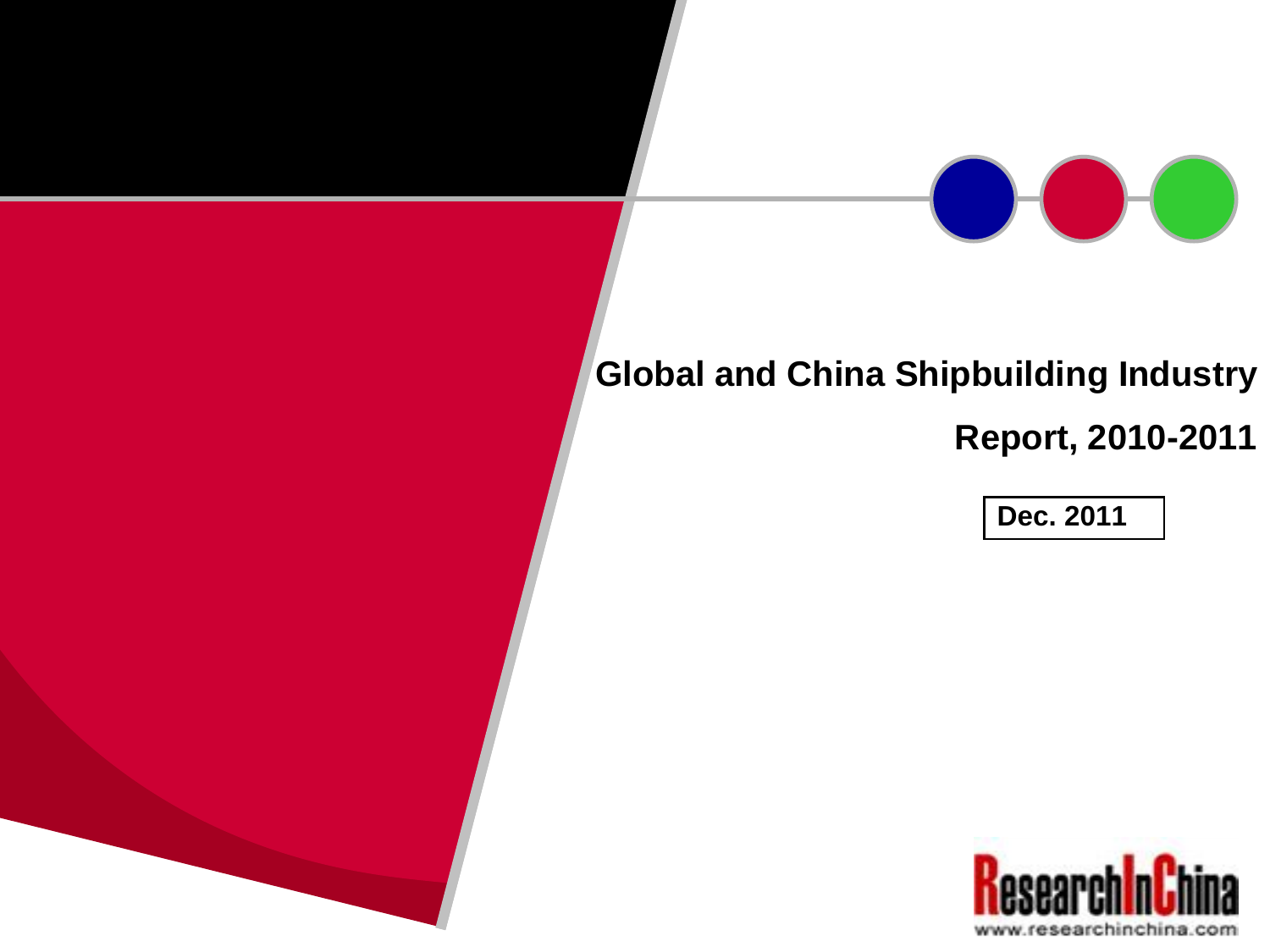The Vertical Portal for China Business Intelligence

### *This report*

 **Analyzes development of global shipping industry and market** 

| ◆ Focuses on 27 shipyards, including their operation and |
|----------------------------------------------------------|
| financial status                                         |

Please visit our website to order this report and find more information about other titles at **www.researchinchina.com**

#### **Related Products**

China Polymer Foam Material Industry Report, 2010- 2011

Global and China Marine Coating Industry Report, 2010-2011

China Cold Chain Logistics Industry Report, 2011- 2012

China Port Industry Report, 2011

China Container Port Industry Report, 2011

China Freeze Drying System Industry Report, 2011- 2012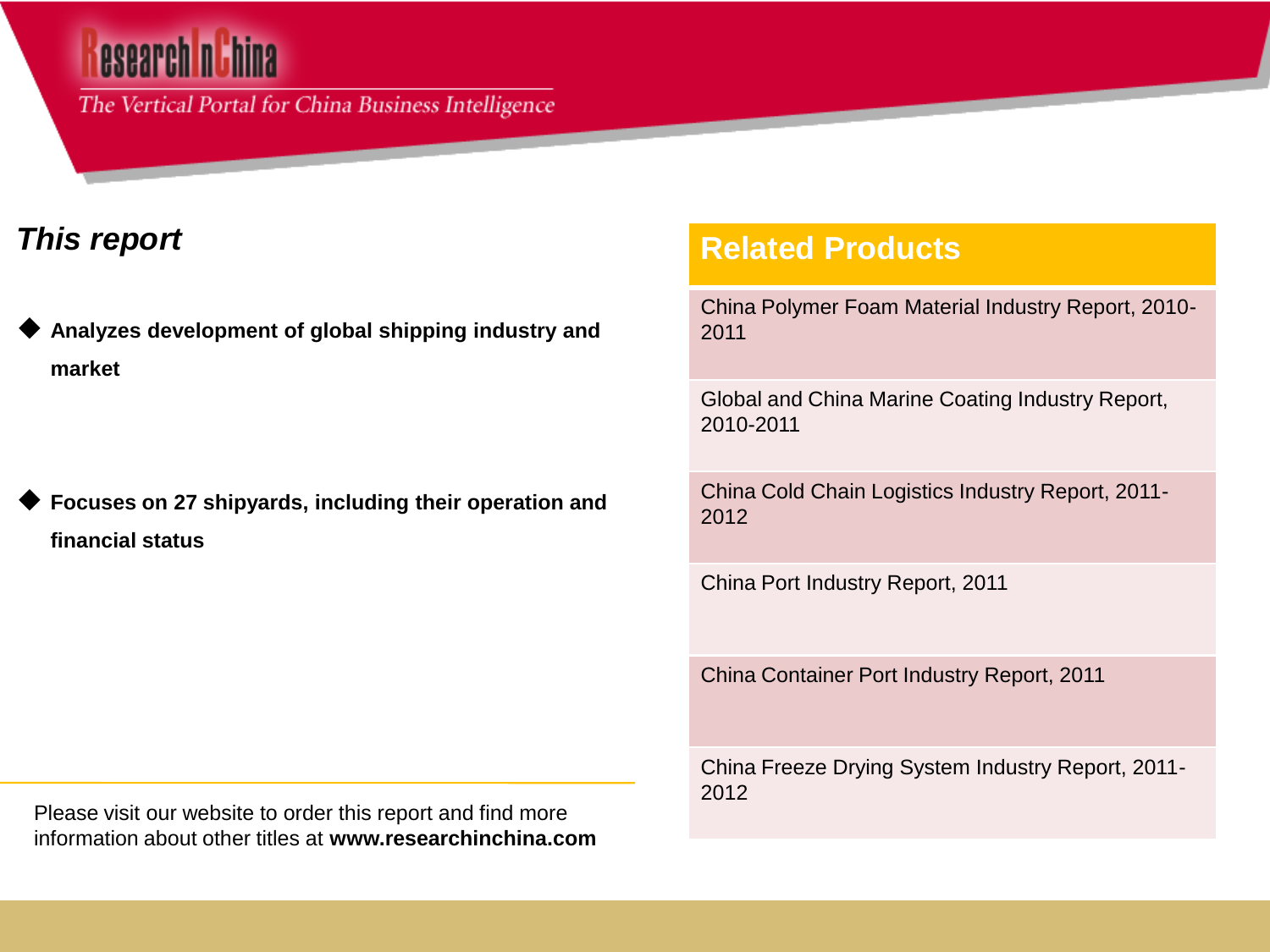### esearch n Th

The Vertical Portal for China Business Intelligence

### **Abstract**

In 2010, the new orders obtained by China shipbuilding industry valued USD36.3 billion, accounting for 38% of the global market and surpassing the 37% taken by South Korea. From January to September 2011, the new orders won by South Korean shipyards valued USD43.6 billion, while the new orders obtained by China shipbuilding industry dropped to USD13.5 billion, less than 40% of that in the same period of 2010. South Korea regained its first place in the world. In Q3 2011, 6 of the top 10 Chinese shipyards had no orders.

What has dragged Chinese shipbuilding enterprises into the predicament is the sharp decline of the global shipping industry. The Baltic Dry Index was only at 1534 points on average in Q3, down 35% year on year, close to the lowest level in the financial crisis in 2009. In the traditional dry bulk cargo and container shipping markets, the transport capacity far outweighs the demand. In this case, few shipping corporations place new orders. However, most of Chinese shipbuilding enterprises focus on dry bulk carriers and container vessels, only a few large corporations have the orders for tankers.

Japanese and South Korean companies focus on high value-added ships, especially seismic vessel, drillship, FPSO and LNG Carrier. These vessels target the oil and gas industry; due to the long-term instability in the Middle East and the increasing scarcity of oil resources in shallow water, the demand for these vessel types is very strong.

A seismic survey vessel is usually priced at more than USD600 million, while a 30,000-dwt bulk carrier is only priced at USD23 million. 90% of the orders for seismic vessels are obtained by South Korean companies, the rest are taken by Japanese companies. A drillship is also priced at several hundred million USD and the drillship market has long been dominated by South Korean companies.

Samsung Heavy Industries established Estaleiro Atlantico Sul (EAS) with local construction giants Queiroz Galvao and Camargo Correa. Petrobras placed an order for seven drillships with EAS in February 2011, with a contract value of approximately USD4.63 billion, the largest drillship project so far. South Korean companies monopolize drillship orders, of which Samsung Heavy Industries has more than 60%.

LNG ships are invented by Japanese companies. Japan's Ishikawajima-Harima (IHI) is the originator of LNG ships. Samsung Heavy Industries and Hyundai Heavy Industries can manufacture LNG ships only after they obtain IHI's patents.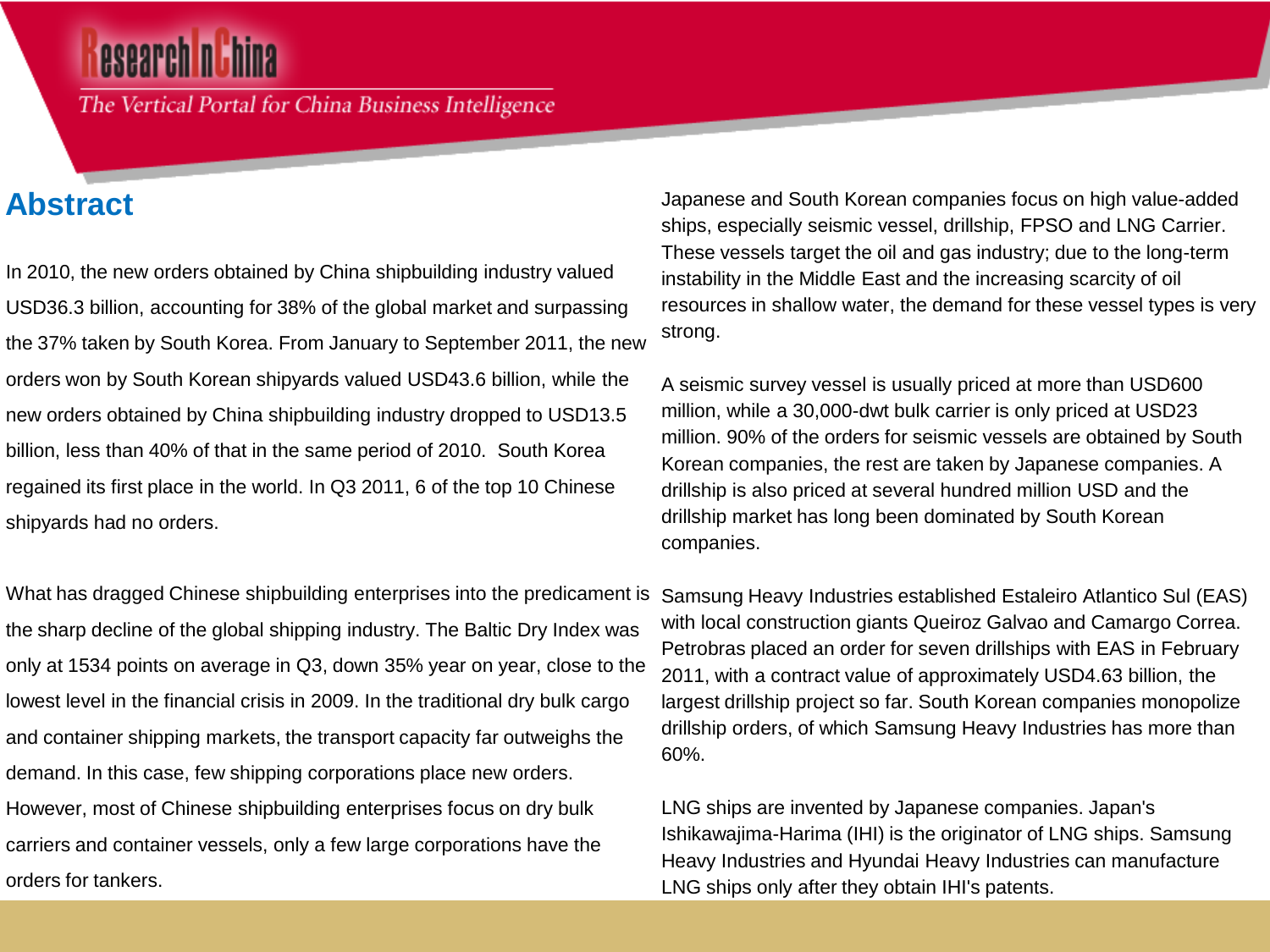## **esearch n Lhina**

#### The Vertical Portal for China Business Intelligence

#### **Revenue of Major Shipbuilding Enterprises, 2010-2011 (USD mln)** It takes about six months to a year to manufacture a container

| יושותו וש שתונשו<br><u>spananng Entorphood</u><br><b>Enterprise</b> | <u>.</u><br>2010 | -<br>2011E               |
|---------------------------------------------------------------------|------------------|--------------------------|
| <b>Samsung Heavy Industries</b>                                     | 5014 (11100)     | 5961 (11950)             |
| (including the revenue from marine projects)                        |                  |                          |
| <b>DSME</b>                                                         | 6469 (10268)     | 8027 (11946)             |
| (including the revenue from marine projects)                        |                  |                          |
| <b>STX</b>                                                          | 7577             | 10197                    |
| <b>Hyundai Heavy Industries</b>                                     | 6674             | 9008                     |
| <b>Imabari Shipbuilding</b>                                         | 4938             | 4948                     |
| <b>HVS</b>                                                          | 2986             | 4897                     |
| <b>Hyundai Mipo Dockyard</b>                                        | 3179             | 3778                     |
| <b>MHI</b>                                                          | 3446             | 3738                     |
| <b>Dalian Shipbuilding</b>                                          | 3516             | 3710                     |
| <b>Yangzijiang Shipbuilding</b>                                     | 3353             | 3649                     |
| <b>Mitsui Engineering &amp; Shipbuilding</b>                        | 3562             | 3580                     |
| <b>SUNGDONG</b>                                                     | 3702             | 3261                     |
| <b>Hanjin</b>                                                       | 2713             | 3216                     |
| <b>Tsuneishi</b>                                                    | 2773             | 3210                     |
| Shanghai Waigaoqiao Shipbuilding                                    | 2954             | 3108                     |
| <b>Universal Shipbuilding</b>                                       | 2402             | 2592                     |
| <b>New Century Shipbuilding</b>                                     | 2429             | 2413                     |
| <b>Rongsheng Heavy Industries</b>                                   | 1871             | 2233                     |
| <b>THT</b>                                                          | 2164             | 2220                     |
| Oshima S.B.                                                         | 2060             | 2173                     |
| <b>Jinhai Heavy Industries</b>                                      | 1684             | 1881                     |
| Hudong-Zhonghua Shipbuilding                                        | 1953             | 1869                     |
| <b>Sino Pacific Shipbuilding</b>                                    | 1663             | 1856                     |
| <b>COSCO Shipyard</b>                                               | 1419             | 1420                     |
| <b>Kawasaki Heavy Industries</b>                                    | 1349             | 1358                     |
| <b>STX Dalian</b><br>www.Rese                                       |                  | $1008$    $0$    $1322/$ |
| <b>CSC Jinling Shipyard</b>                                         | 1168             | 1257                     |
| <b>Guangzhou Shipyard International</b>                             | 1036             | 1243                     |
| <b>SPP</b>                                                          | 1133             | 1183                     |
| Shanghai Jiangnan-Changxing Shipbuilding                            | 1450             | 1008                     |
| <b>CSSC Chengxi Shipyard</b>                                        | 1066             | 1210                     |
| Shanghai Shipyard                                                   | 988              | 1008                     |

ship or a bulk carrier. The order backlog of Chinese shipyards will sustain till 2012. However, in late 2012 or early 2013, China shipbuilding industry will face a serious crisis. After the prosperity in 2007, the global dry & bulk cargo and container shipping markets will see a downturn and severe excess capacity till 2016.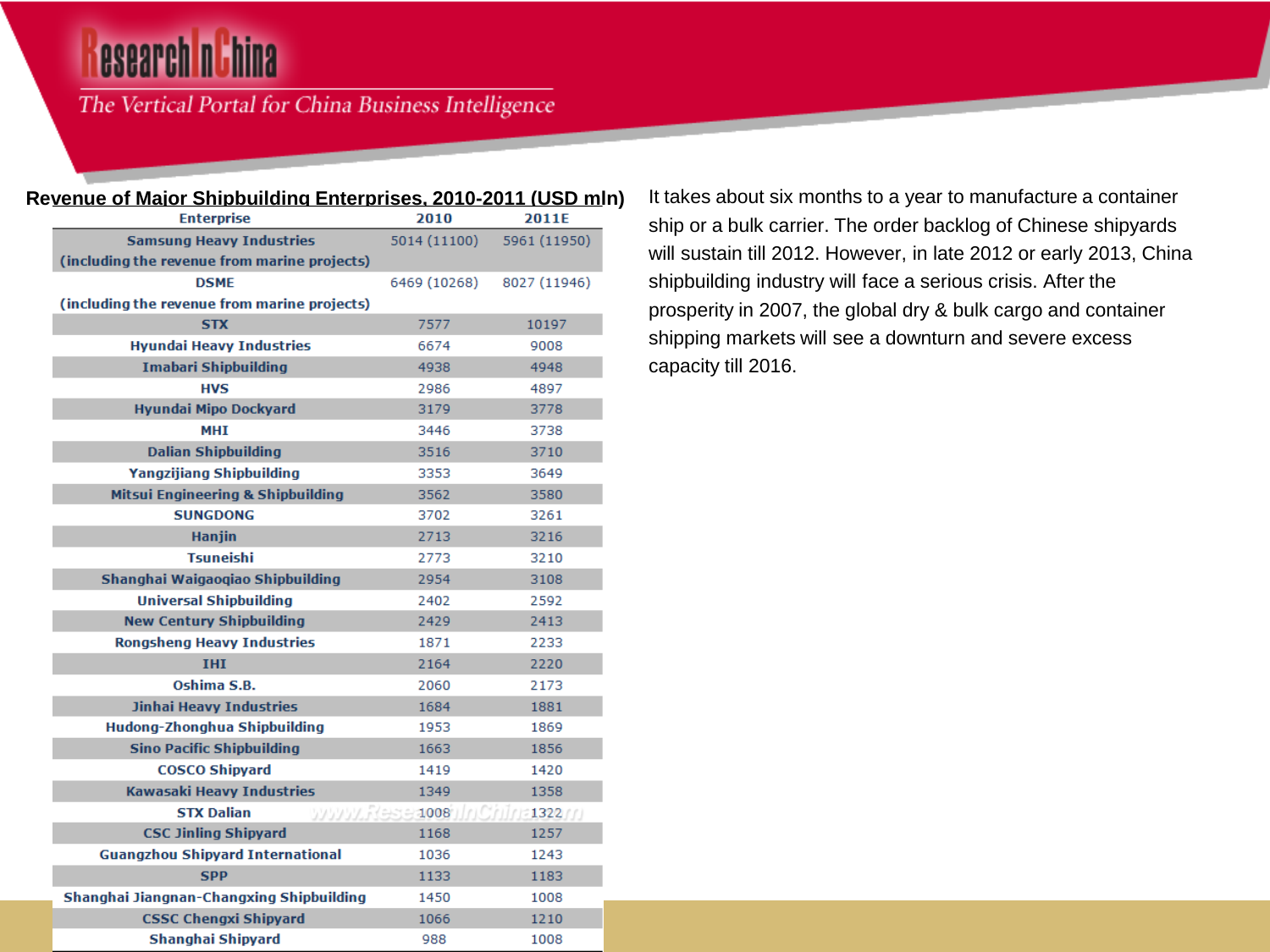#### The Vertical Portal for China Business Intelligence

#### **1. Overview and Status Quo Of Global Shipbuilding Industry**

- 1.1 Overview
- 1.2 Status Quo

#### **2. Shipping Market**

2.1 Container Shipping Market 2.2 Bulk Shipping Market 2.3 Tanker Shipping Market

#### **3. Global Shipbuilding Industry**

- 3.1 Ranking of Global Shipyards 3.2 Container Ship Industry 3.3 Bulk Ship Industry
- 3.4 Tanker Ship Industry
- 3.5 LNG Vessel Industry
- 3.6 Global Shipbuilding Index
- 3.7 South Korea
- 3.8 China
- 3.9 New Orders of Chinese Shipyards in Jan.-Oct. 2011
- 3.10 Order Backlog of Top 50 Chinese Shipyards in Aug. 2011

#### **4. Shipyards**

4.1 Samsung Heavy Industries 4.2 Hyundai Heavy Industries 4.3 DSME

- 4.4 Imabari Shipbuilding 4.5 STX 4.5.1 STX Dalian 4.5.2 STX Marine Engineering 4.5.3 STX OSV 4.6 Hyundai Mipo Dockyard 4.6.1 HVS 4.7 SPP Shipbuilding 4.8 Jinhai Heavy Industries 4.9 Rongsheng Heavy Industries 4.10 Yangzijiang Shipbuilding Holdings 4.11 COSCO Shipyard Group 4.11.1 COSCO Nantong Shipyard 4.11.2 COSCO Qidong Shipyard 4.12 Mitsubishi Heavy Industries 4.13 Universal Shipbuilding 4.14 Mitsui Engineering & Shipbuilding 4.15 Tsuneishi Holding 4.15.1 Zhoushan Tsuneishi 4.16 China Shipbuilding Industry Corporation 4.16.1 Dalian Shipbuilding Industry 4.16.2 Bohai Shipbuilding Heavy Industry 4.16.3 Shanhaiguan Shipbuilding Heavy Industry 4.16.4 Qingdao Beihai Shipbuilding Heavy Industry 4.16.5 Wuchang Shipbuilding Heavy Industry
- 4.17 China State Shipbuilding Corporation

### *Table of contents*

4.17.1 Shanghai Waigaoqiao Shipbuilding 4.17.2 Hudong-Zhonghua Shipbuilding (Group) 4.17.3 Shanghai Jiangnan-Changxing Shipbuilding 4.17.4 CSSC Chengxi Shipyard 4.17.5 CSSC Guangzhou Longxue Shipbuilding 4.17.6 Guangzhou Shipyard International 4.17.7 Shanghai Shipyard 4.17.8 CSSC Guangzhou Huangpu Shipbuilding 4.17.9 CSSC Guangzhou Wenchong Shipyard 4.18 New Century Shipbuilding 4.19 Sino Pacific Shipbuilding 4.19.1 Zhejiang Shipbuilding 4.19.2 Dayang Shipbuilding 4.20 Taizhou Port Shipbuilding 4.21 Taizhou Sanfu Ship Engineering 4.22 Zhejiang Ouhua Shipbuilding 4.23 Jiangsu East Heavy Industries 4.24 CSC Jinling Shipyard 4.25 IHI 4.26 Kawasaki Heavy Industries 4.26.1 Nantong COSCO KHI Ship Engineering 4.27 CSBC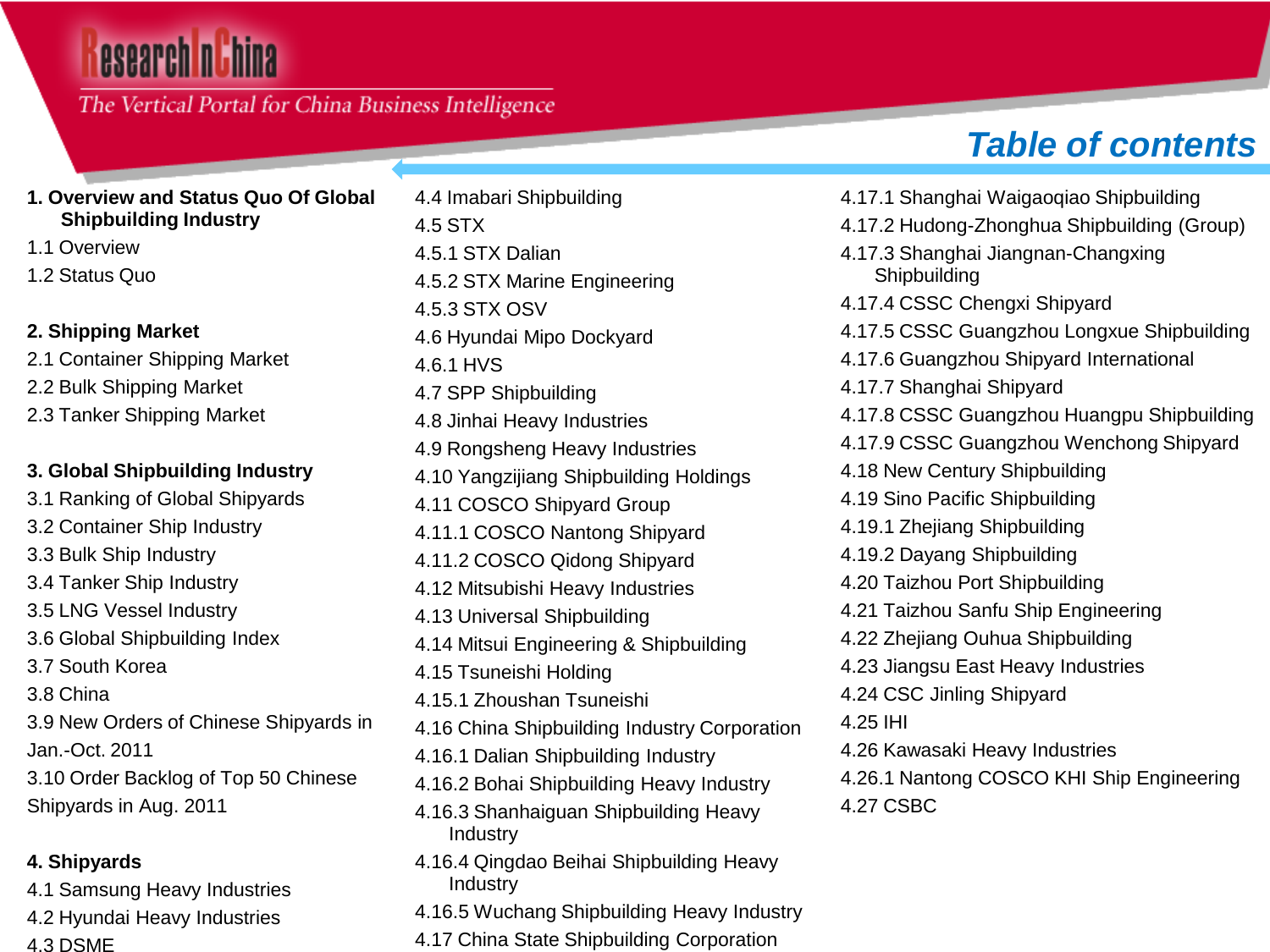The Vertical Portal for China Business Intelligence

- Global Shipbuilding Orders by Ship Type, 1999-Oct. 2011
- Global New Shipbuilding Orders by Region, Q1-Q3 2011
- Ship Price by Type, 2003-2012
- Global GDP Growth Rate and Container Transport Volume, 1991-2011
- Daily Rent of Bulk Carriers by Type, 2000-2012
- Daily Rent of Bulk Carriers by Type, Dec. 2009-Nov. 2011
- Baltic Dry Index, Dec. 2009-Nov. 2011
- Tanker Daily Rent, 2000-2012
- Tanker Daily Rent, Dec. 2009-Nov. 2011
- Container Ship Price by Type, 2003-2012
- Market Share of Major Container Ship Manufacturers by Order Intake, H1 2011
- Bulk Carrier Order Backlog and Delivery, 2007-2011
- Bulk Carrier Order Backlog by Region, Oct. 2011
- Bulk Carrier Price by Type, 2003-2012
- Bulk Carrier Price by DWT, 2003-2012
- Market Share of Bulk Carrier Manufacturers in China by Order Backlog, Oct. 2011
- Tanker Price by Type, 2003-2012
- Tanker Price by DWT, 2003-2012
- Tanker Order Backlog and Delivery, 2007-2011
- Tanker Order Backlog by Region, Oct. 2011
- Market Share of Tanker Manufacturers in the World by Order Backlog, Oct. 2011
- Market Share of Tanker Manufacturers in China by Order Backlog, Oct. 2011
- LNG Ship Price, 2003-2012
- Demand for LNG and LNGC, 2000-2020
- LNG Supply Chain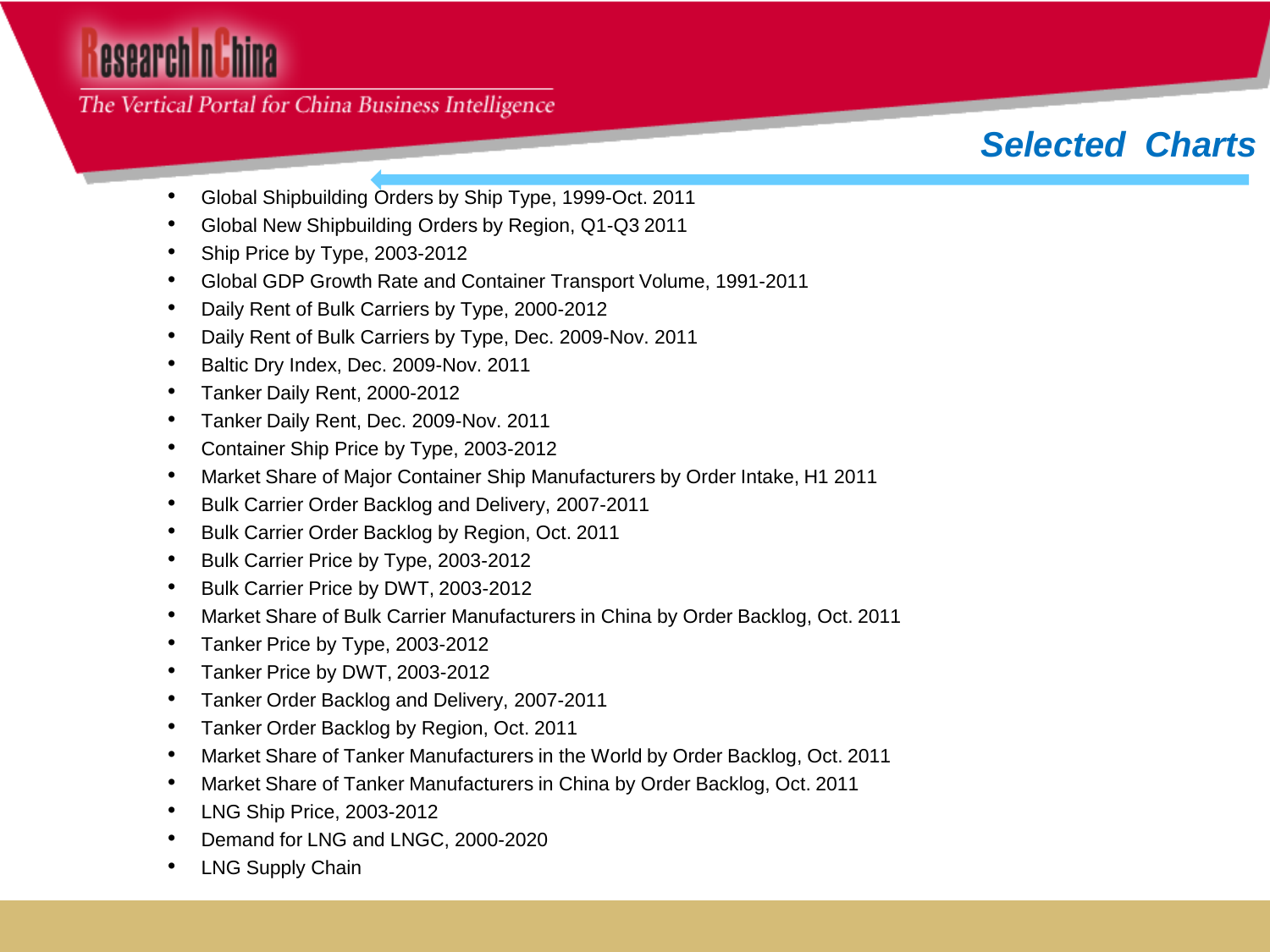The Vertical Portal for China Business Intelligence

- LNGC Order Backlog and Delivery, 2000-2011
- Global FLNG Capital Investment, 2010-2020
- New Shipbuilding Orders in South Korea, 2003-Q3 2011
- New Shipbuilding Orders in South Korea by Ship Type, 2007–Oct. 2011
- New Shipbuilding Orders in South Korea and China, 2003-Q3 2011
- Ships Delivered by South Korea and China, 2003-Q3 2011
- Shipbuilding Order Backlog in South Korea, 2003-Q3 2011
- Revenue and Operating Margin of Samsung Heavy Industries, 2005-2011
- Revenue of Samsung Heavy Industries by Business, 2006-2010
- Order Backlog Value of Samsung Heavy Industries, 2006-Oct. 2011
- New Orders Breakdown of Samsung Heavy Industries by Type
- New Orders of Samsung Heavy Industries by Type, 2006-Oct. 2011
- Order Backlog of Samsung Heavy Industries by Type, Oct. 2011
- Order Backlog of Samsung Heavy Industries by Region, Oct. 2011
- Global Distribution of Samsung Heavy Industries
- Revenue and Operating Margin of Hyundai Heavy Industries, 2005-2011
- Revenue of Hyundai Heavy Industries by Division, 2010
- Revenue of Hyundai Heavy Industries by Division, 2005-2011
- New Shipbuilding Order Value of Hyundai Heavy Industries, 2001-2011
- Ship Sales and New Order Value of Hyundai Heavy Industries, 2001-2011
- Shipbuilding Revenue of Hyundai Heavy Industries by Product, 2010
- New Orders of Hyundai Heavy Industries by Ship Type, Jul. 2011
- Order Backlog of Hyundai Heavy Industries by Ship Type, Jul. 2011
- Shipment Tonnage of Hyundai Heavy Industries by Plant, 2007-2011
- Ship Output of Hyundai Heavy Industries by Plant, 2007-2011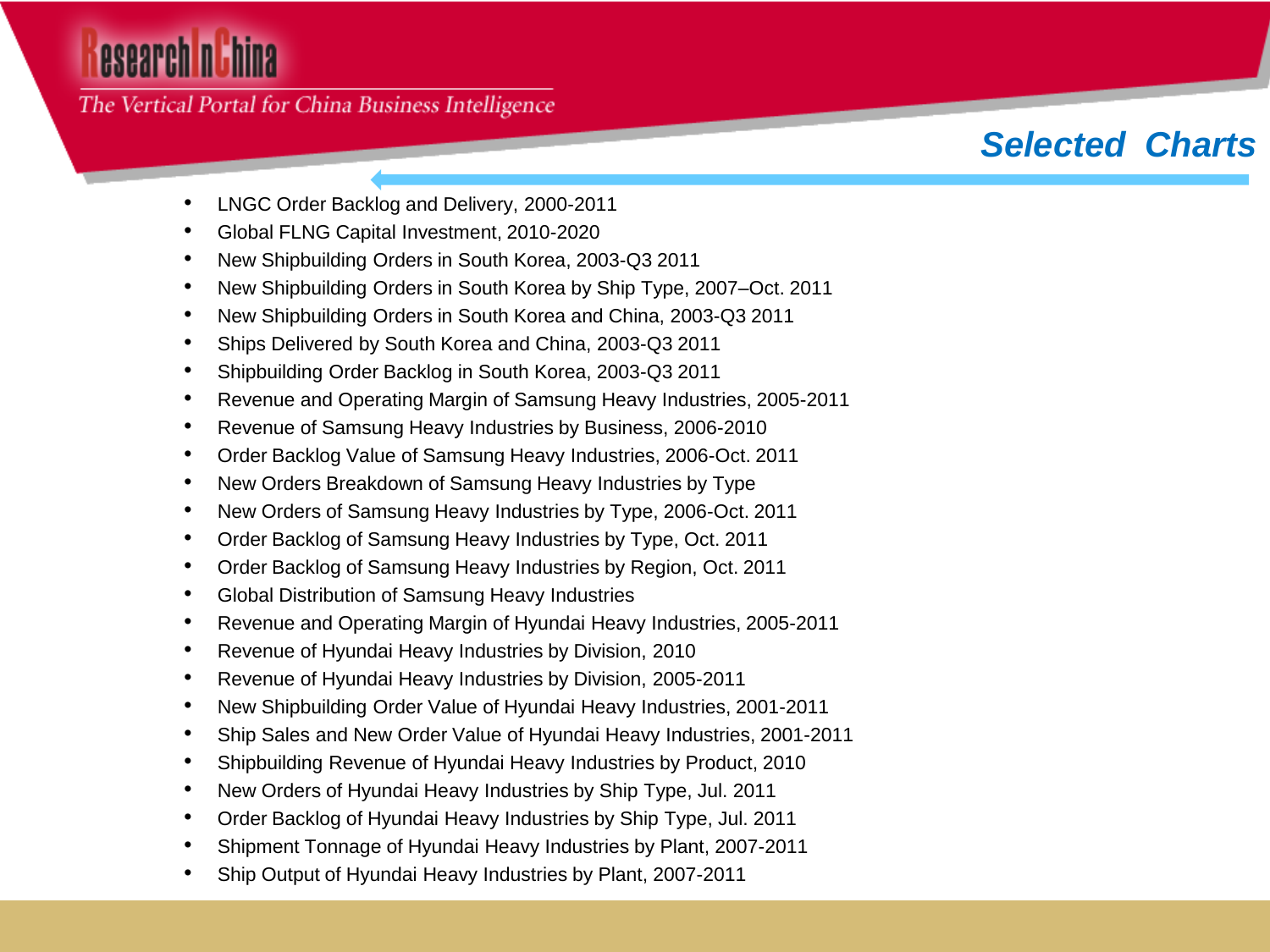The Vertical Portal for China Business Intelligence

- Marine Project Revenue and New Order Value of Hyundai Heavy Industries, 2005-2011
- Revenue of Hyundai Heavy Industries by Product, 2010
- New Offshore & Engineering Orders of Hyundai Heavy Industries by Type, 2007-2011
- Key Offshore & Engineering Orders of Hyundai Heavy Industries, H1 2011
- DSME's Revenue and Operating Margin, 2005-2011
- DSME's Revenue by Ship Type, 2008-2010
- DSME's New Orders by Ship Type, 2008-2010
- DSME's Order Backlog by Ship Type, 2008-2010
- STX's Revenue and Operating Margin, 2005-2011
- Revenue and EBITDA Rate of STX OSV, 2007-2011
- Revenue of STX OSV by Business, 2010
- Order Backlog of STX OSV by Region, 2009-Sep. 2011
- Order Backlog of STX OSV by Ship Type, 2009-Sep. 2011
- New Orders and Order Backlog Value of STX OSV, 2009-Sep. 2011
- Shareholder Structure of Hyundai Mipo Dockyard, Oct. 2011
- Relationship between Hyundai Mipo Dockyard and Hyundai Heavy Industries
- Revenue and Operating Margin of Hyundai Mipo Dockyard, 2006-2011
- Quarterly Revenue of Hyundai Mipo Dockyard, Q4 2008-Q3 2011
- Quarterly Operating Margin of Hyundai Mipo Dockyard, Q4 2008-Q3 2011
- New Orders and Order Backlog of Hyundai Mipo Dockyard, 2006-Oct. 2011
- New Orders of Hyundai Mipo Dockyard by Ship Type, 2010-Oct. 2011
- Order Backlog of Hyundai Mipo Dockyard by Ship Type, 2010-Oct. 2011
- Shareholder Structure of Hyundai Vinashin
- Revenue and Operating Margin of HVS, 2007-2011
- Revenue and Net Profit Margin of HVS, 2007-2011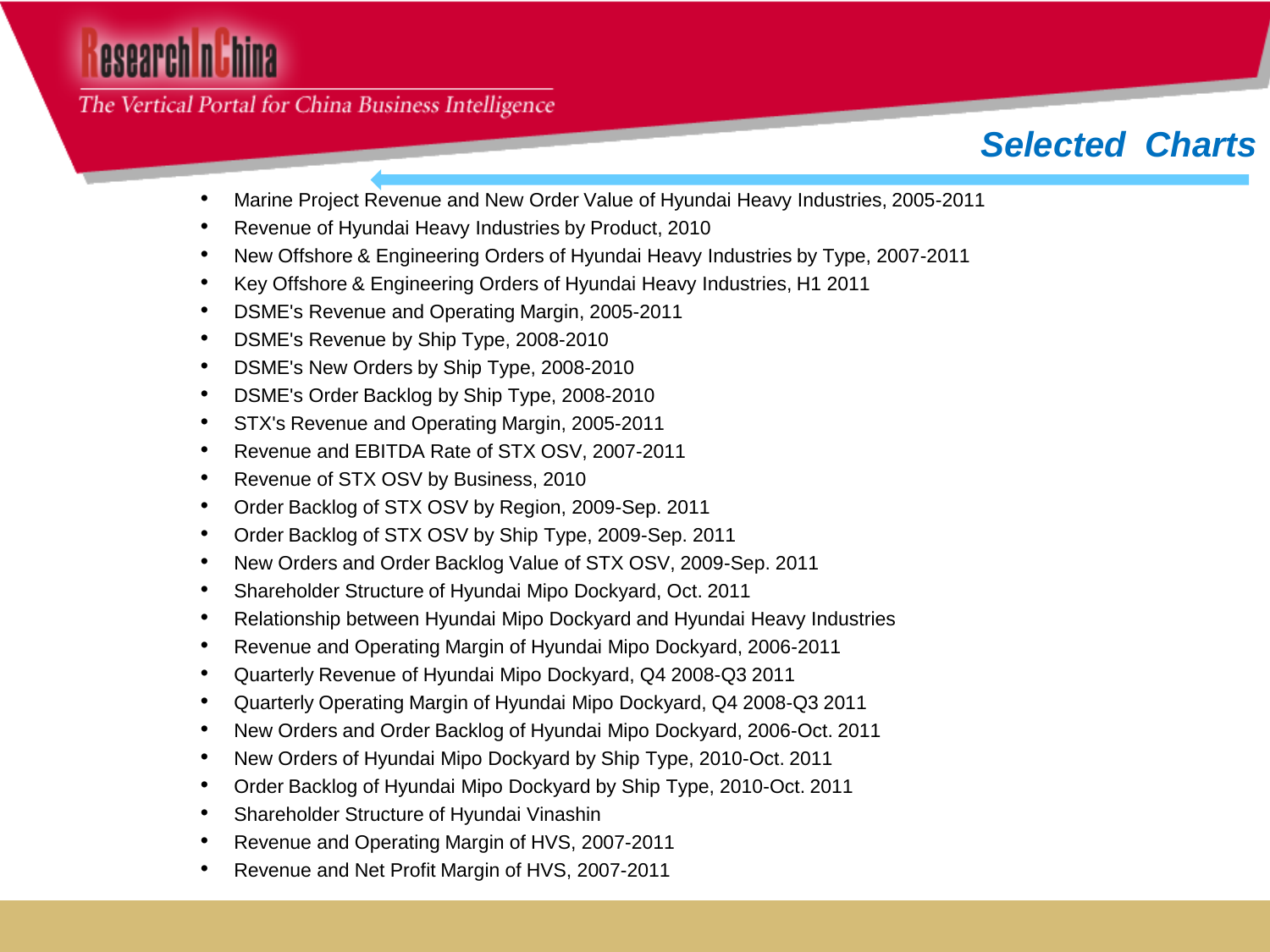The Vertical Portal for China Business Intelligence

- SPP's Shipbuilding Revenue and Operating Income, 2007-2010
- Revenue and Operating Margin of Rongsheng Heavy Industries, 2007-2011
- Revenue of Rongsheng Heavy Industries by Region, 2010 vs. H1 2011
- New Order Value of Rongsheng Heavy Industries, H1 2011
- Order Backlog of Rongsheng Heavy Industries by Ship Type, H1 2011
- Revenue and Operating Margin of Yangzijiang Shipbuilding Holdings, 2005-2011
- Revenue and Operating Margin of COSCO Shipyard, 2005-2011
- Ship Repair Business of COSCO Shipyard by Ship Type, 2010
- Revenue of COSCO Shipyard by Business, 2010
- Revenue of Mitsubishi Heavy Industries by Division, 2009-2010
- Shipbuilding Revenue and Operating Income of Mitsubishi Heavy Industries, FY2005-FY2012
- New Shipbuilding Order Value of Mitsubishi Heavy Industries, FY2005-FY2012
- Revenue and Operating Income of Universal Shipbuilding, FY2008-FY2012
- Revenue and New Orders of Universal Shipbuilding, FY2008-FY2012
- Revenue and Operating Margin of Mitsui Engineering & Shipbuilding, FY2006-FY2012
- Revenue of Mitsui Engineering & Shipbuilding by Business, FY2011
- Revenue and Operating Margin of Zhoushan Tsuneishi, 2006-2011
- Revenue and Fulfilled Volume of Zhoushan Tsuneishi, 2006-2011
- Fulfilled Volume of Dalian Shipbuilding Industry, 2006-2011
- Revenue and Operating Margin of Dalian Shipbuilding Industry, 2006-2011
- Fulfilled Volume and Ship Delivery of Shanghai Waigaoqiao Shipbuilding, 2006-2011
- Revenue and Operating Margin of Shanghai Waigaoqiao Shipbuilding, 2006-2011
- Fulfilled Volume of Hudong-Zhonghua Shipbuilding, 2006-2011
- Revenue and Operating Margin of Hudong-Zhonghua Shipbuilding, 2006-2011
- Revenue and Operating Margin of CSSC Chengxi Shipyard, 2006-2011
- Revenue and Operating Margin of Guangzhou Shipyard International, 2004-2011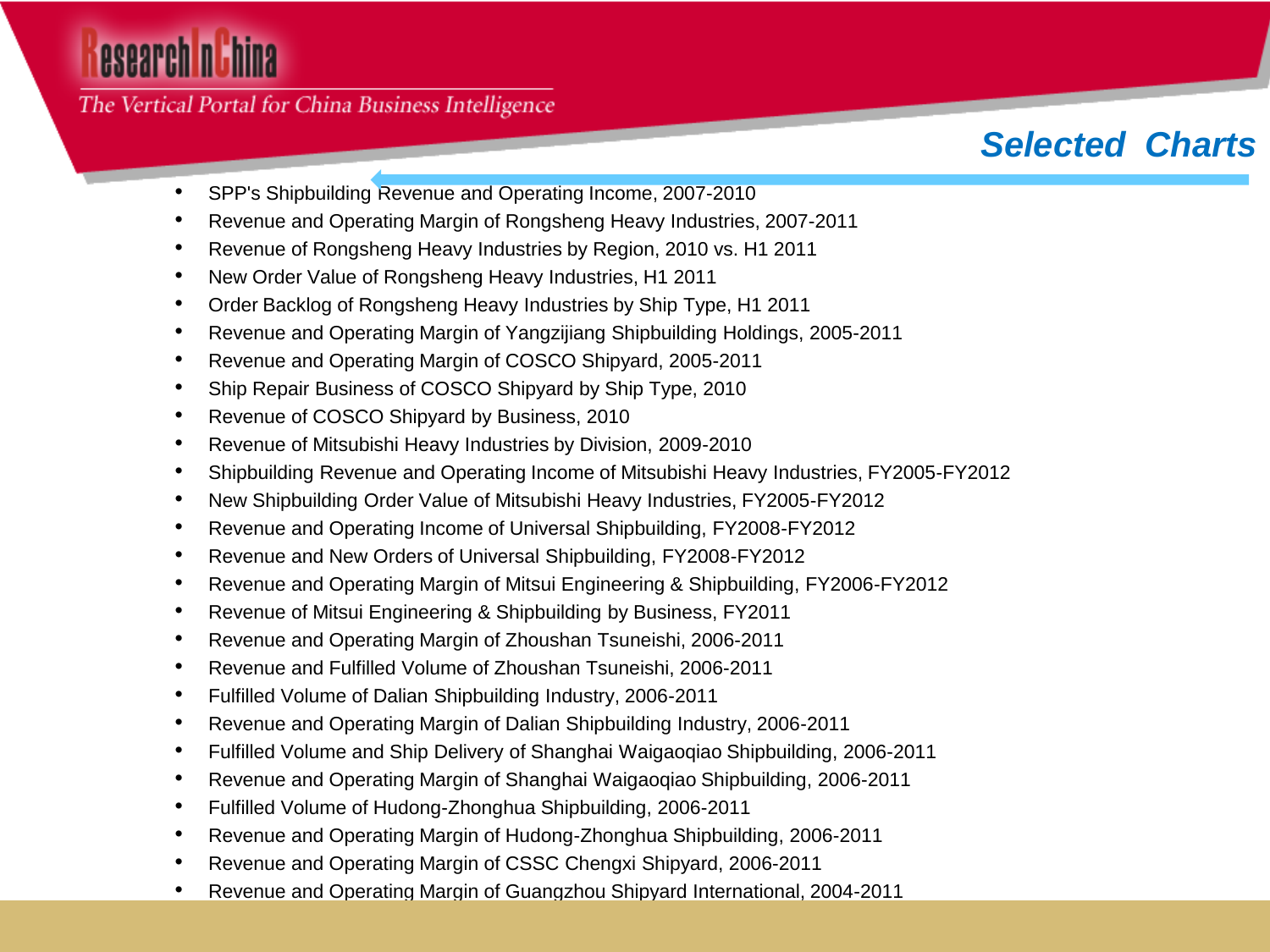The Vertical Portal for China Business Intelligence

- Fulfilled Volume and Order Backlog of Guangzhou Shipyard International, 2006-2011
- Fulfilled Volume of New Century Shipbuilding, 2007-2011
- Revenue and Operating Margin of New Century Shipbuilding, 2007-2011
- Revenue and Operating Margin of Jiangsu East Heavy Industries, 2005-2011
- Revenue of Jiangsu East Heavy Industries by Ship Type and Region, 2010
- IHI's Revenue and Operating Income by Division, FY2011
- IHI's Shipbuilding Revenue and Operating Margin, FY2003-FY2012
- IHI's Shipbuilding Revenue and New Order Value, FY2003-FY2012
- Revenue of Kawasaki Heavy Industries by Division, FY2011
- KHI's Shipbuilding Revenue and Operating Income, FY2006-FY2012
- KHI's Shipbuilding Revenue and New Order Value, FY2006-FY2012
- Revenue and Operating Margin of Nantong COSCO KHI Ship Engineering, 2006-2007
- CSBC's Revenue and Operating Income, 2006-2011
- Ranking of Shipowners by Order, H1 2010 vs. H1 2011
- Ranking of Global Top 15 Shipyards by New Container Ship Order, H1 2011
- New Orders of Shipyards in China, Jan.-Oct. 2011
- Order Backlog of Top 50 Shipyards in China, Aug. 2011
- Offshore & Engineering Business Performance of Hyundai Heavy Industries, 1976-2011
- DSME's New Orders and Order Backlog by Ship Type, Oct. 2011
- Financial Data of STX Dalian, 2010
- Ships Delivered by Universal Shipbuilding, Jan. 2010-Jun. 2011
- Order Backlog and New Orders of Mitsui Engineering & Shipbuilding, by Sep. 2011
- Balance Sheet of CSSC Guangzhou Longxue Shipbuilding, 2008-2010
- Income Statement of CSSC Guangzhou Longxue Shipbuilding, 2008-2010
- Operating Revenue of Guangzhou Shipyard International by Region, 2008-2010
- Revenue and EBIT of Sino Pacific Shipbuilding, 2008-2010